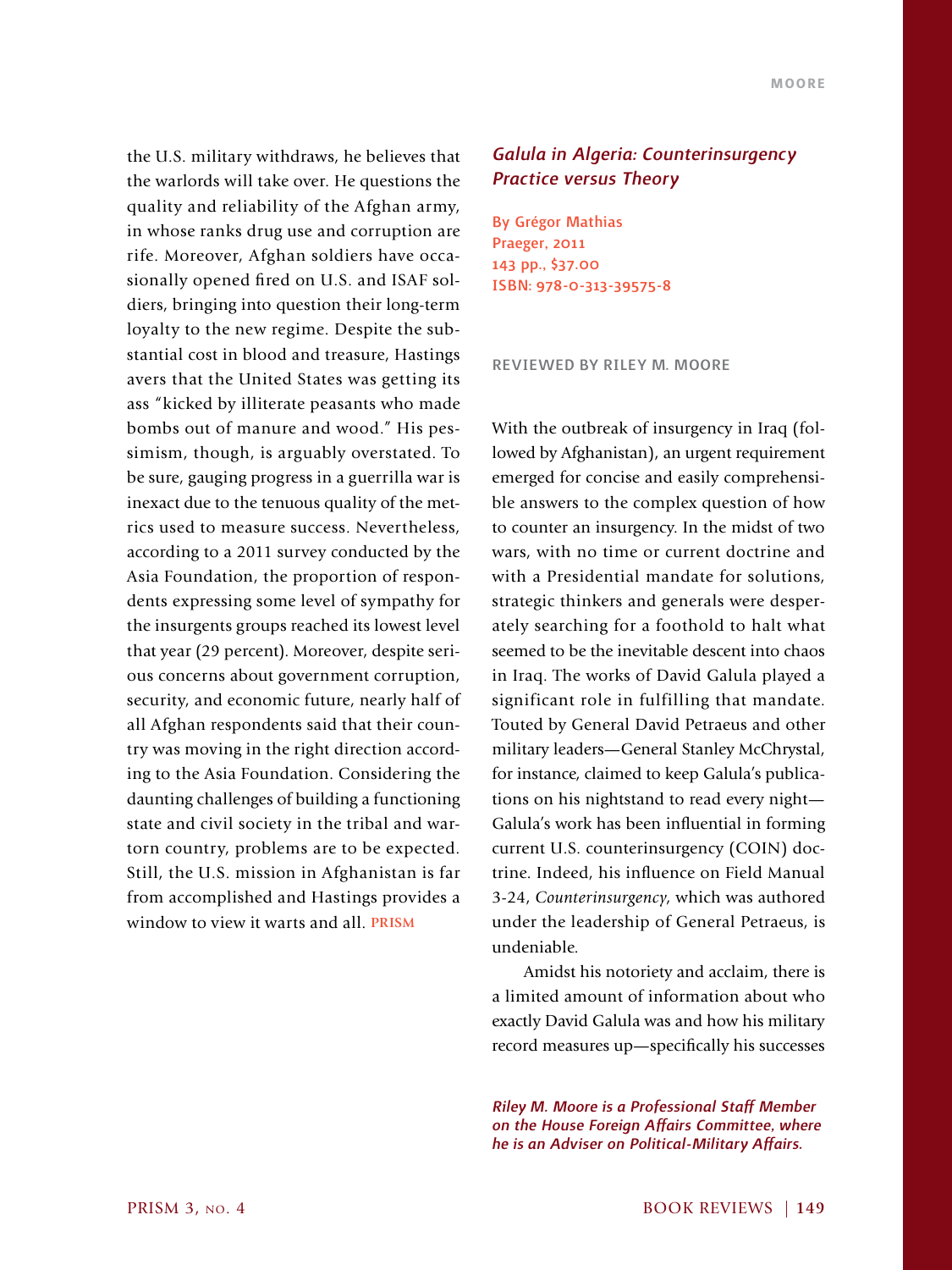and failures. Grégor Mathias has finally shed light on Galula's previously opaque personal history. He juxtaposes Galula's eight principals from *Counterinsurgency Warfare* and his success in applying these theoretical constructs in Algeria in methodical detail. Through Mathias's exhaustive research and primary source evidence, the real historical narrative of Galula in Algeria has now been brought to light. After examining all eight principals as applied by Galula in Djebel Aïssa Mimoun in Algeria (the district he commanded), the results were abysmal.

Particularly salient steps to current U.S. COIN doctrine are the second, "Assign sufficient troops to oppose the insurgent's comeback and install these troops in each village," and the fourth, "Destroy the local insurgent political organizations."

Galula's second step is interesting because this is where "[he] practiced the ink-spot strategy. . . . The ink spot refers to the idea of creating military posts that are gradually extended with economic and social development (markets, clinics, schools) and the establishment of local government, control of the populace, elimination of adversaries, and arming supporters before moving on to another region" (p. 23). This obviously sounds familiar to us all by now. It is commonly and simplistically referred to as "clear, hold, and build" in Afghanistan. By no means was this a new strategy; in fact, it was not even original to Galula. As Mathias points out, it was "invented by Marshall Gallieni in Tonkin from 1892 to 1896 and developed by Marshall Lyautey in his article '*Du rôle colonial de l'armée*' (The Army's role in the Colonies) in the journal *Revue des Deux mondes*" (p. 23). Galula's experience in applying this strategy was the primary point of influence on current U.S. doctrine; therefore,

one would assume that it would have been further investigated before it became the centerpiece of American strategy. Unfortunately, if we had looked deeper, as this book does, we would have realized that Galula's application of this was not successful. Although the platoons' presence in Djebel Aïssa increased security, it did not prevent or slow down the insurgent political cadre from exerting effective control over the population.

Similarly, when examining the forth step, we realize that although there was initial success in the implementation of this principle, it was short lived. However, at the time Galula continued to publicize his self-proclaimed successes. Indeed, he wrote in *Lettre d'informations* that:

[I]*n four purged villages, five members of the OPA* [insurgent political organization] *were killed, two imprisoned, 30 members were arrested and released on conditional liberty, and several became councilmen or* harikis*. . . . The community work is done voluntarily and without coercion. . . . It is east to evoke Sisyphus when speaking to the destruction of rebel cells. On the contrary, if this operation is properly conducted, it is irreversible.* [p. 39]

Galula had successfully decapitated the OPA, but its demise was far from imminent. Subsequent to Galula's promotion to the Division of Information in Paris and his departure from Djebel Aïssa Mimoun, the insurgents were able to adapt and were ultimately successful in their campaign.

This begs the question of why Galula was promoted if he failed. Mathias articulates the answer. Galula published his work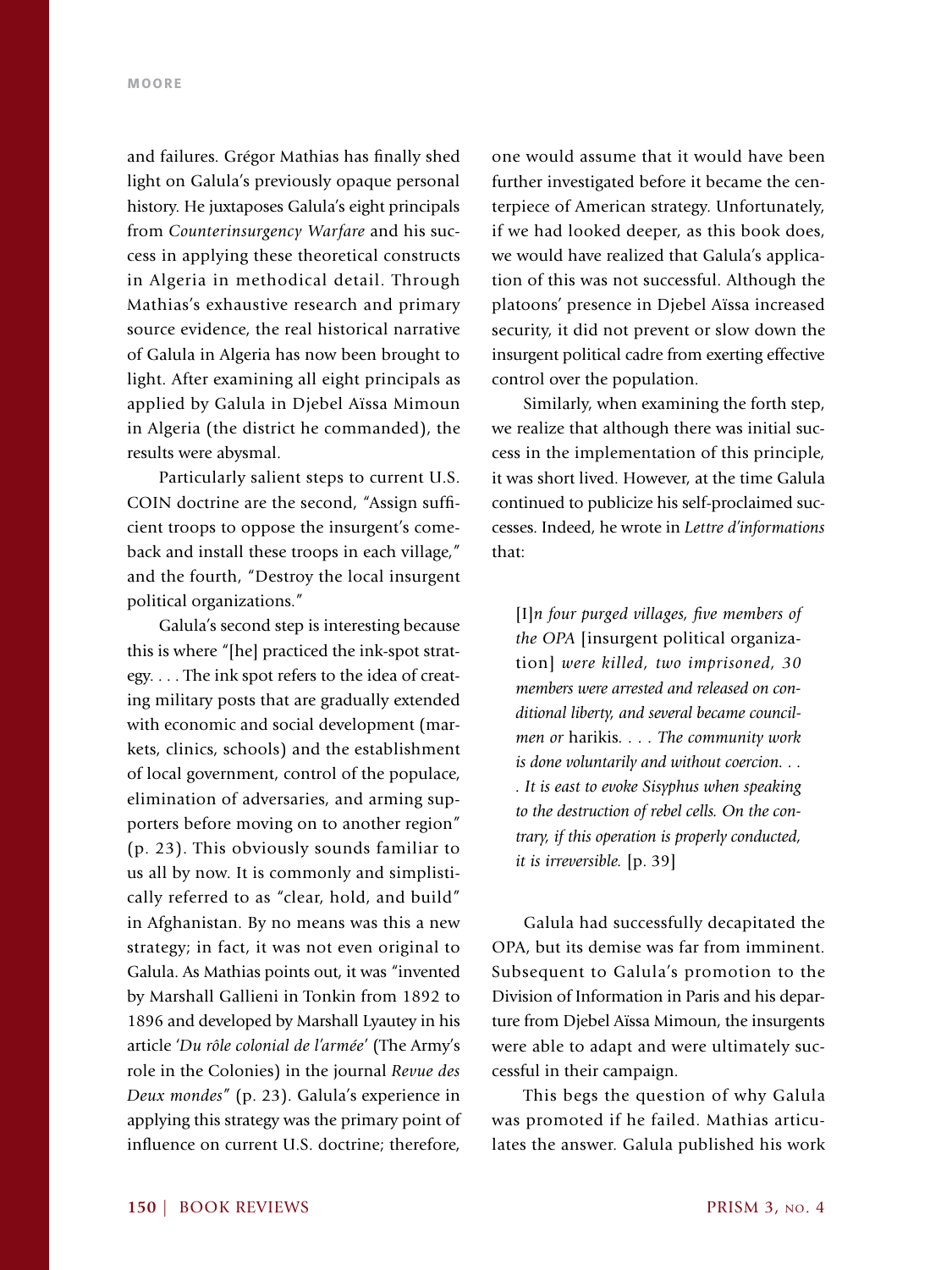from Algeria in such a manner that it was easily comprehensible and undeniably successful. He wrote extensively in the public media and made sure his commanders were well informed about his success in the field. As Mathias points out in his discussion of one of Galula's failed steps, he "exaggerated his operations in giving a quantitative account in terms of populations and numbers of peoples treated by the AMG [*assistance medical gratuite*]" (p. 93). With advancement and personal gain in mind, he resorted to inflating his achievements. Although he experienced short-term success, this approach was unsustainable and ultimately led to the failure of his strategy.

Galula's failure continues to become clearer as Mathias provides further context for his exploits in Algeria. For instance, it is not evident how short a period these operations were conducted over. Galula states, "I set out to prove a theory of counterinsurgency warfare, and I am satisfied that it worked in my small area. What I achieved in my first six or eight months in Djebel Aïssa Mimoun was not due to magic and could have been applied much earlier throughout Algeria" (p. 96). However, Mathias counters this claim by rightly asserting that "In reality, Galula's activities at Djebel Aïssa Mimoun lasted a short time, just over 14 months, from August 1956 to October 1957. Over this period, a month was taken up in policing Tizi Ouzou, where he was cited for having contributed to the arrest of 27 rebels. *The period was too short to reasonably expect the subdistrict be pacified* [emphasis added]" (p. 96). This now makes all the more sense when looking at Galula's *Pacification in Algeria*. He makes no mention of his activities from 1958 to 1962, a span that was spent at the Division of Information in Paris. Galula's experience was limited not only in scope but also in time.

Exploring further into Mathias's work, it becomes apparent that Galula's theories were not original to any degree. They were paraphrased or truncated theories and thoughts from contemporary revolutionary war thinkers of the time. Indeed, when looking at Galula's *Pacification in Algeria*, he cites only one author, which as Mathias points out, is really quite puzzling given the numerous published works on the topic during that time. More startling is the fact that when Galula published his two books, he was a researcher at the Center for International Affairs at Harvard (1962–1963). How would a bibliography not be among his duties at that time? According to Mathias, "The apparent simplicity of Galula's counterinsurgency doctrine actually issues from the lack of bibliographical references to works of other thinkers. . . . Moreover, he deliberately avoids citing a number of references such as British general R. Thompson, the architect of the antiguerilla war in Malaya (1948–60)" (p. 97).

Galula's simplicity served as the impetus for his rediscovery by contemporary U.S. strategists and generals grasping for doctrinal synthesis of simple solutions for complex problems. The fact is there are no simple solutions to complex issues—particularly in counterinsurgency. That said, as previously stated, these decisions were made in a compressed timeframe and at a critical juncture.

Through the years, there have been minimal challenges to Galula's claims of his reported successes. He remained unchallenged throughout the U.S. war in Vietnam despite the fact that the RAND Corporation incorporated his work into its study to establish a COIN doctrine for that conflict. With his contemporary rediscovery, he went largely unchallenged until recently. This book represents the most concerted effort in questioning his claims